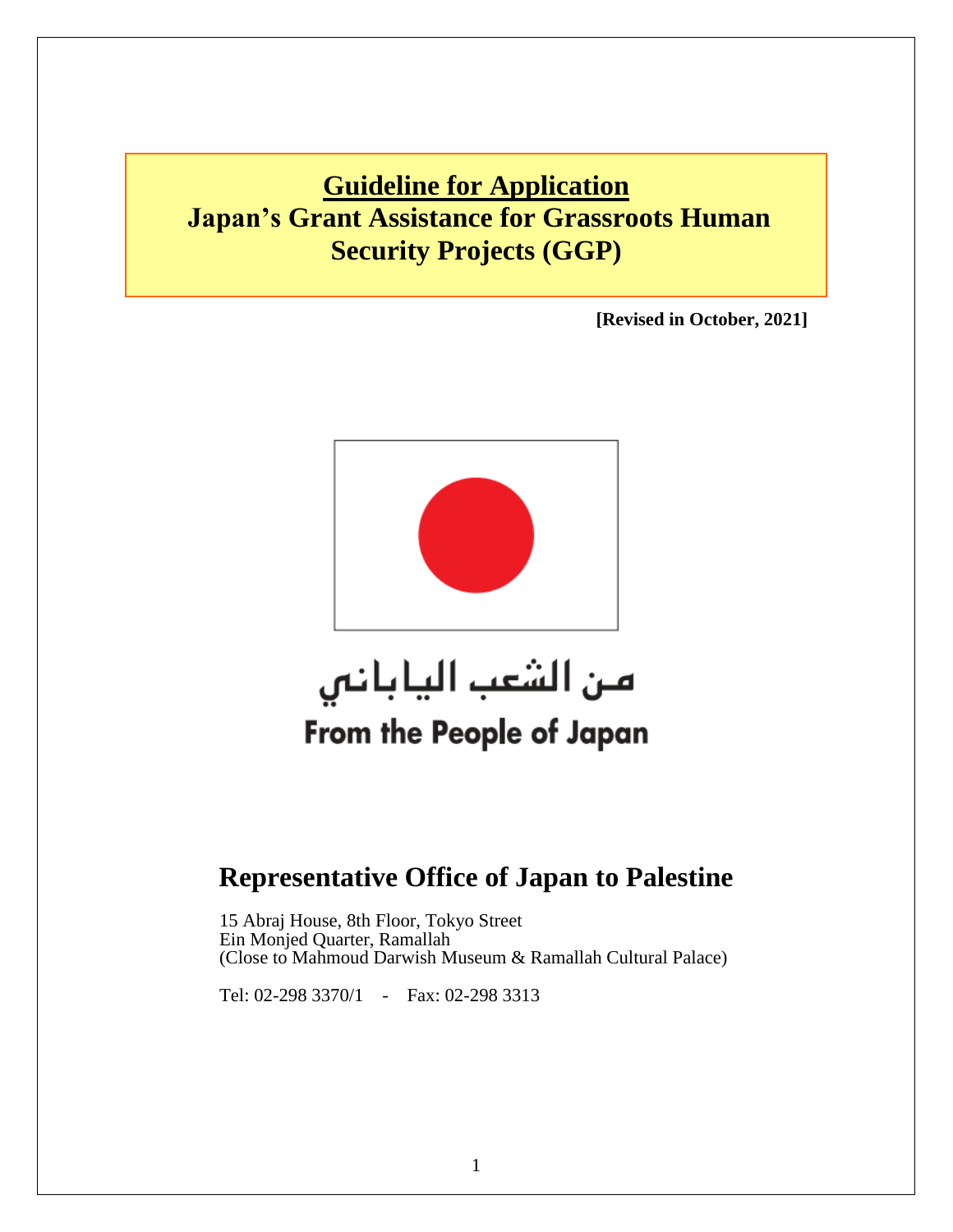#### **1. Introduction**

As part of its Official Development Assistance (ODA), the Government of Japan has offered financial aid particularly for development projects initiated by local communities in order to meet a diversity of basic human needs at the grassroots level. Known as the "Grant Assistance for Grassroots Human Security Projects (GGP)", this aid scheme provides funds for organizations such as non-profitable and non-governmental organizations (NGOs) and local authorities on a project basis. Once a project proposal is submitted by an eligible organization, it is examined by the Government of Japan in various aspects, and it will be awarded only when judged as feasible, sustainable, and beneficial to the entire community. We believe that the GGP, by making financial support more open to the grassroots level, will directly empower people, especially those in marginalized or any other disadvantaged groups, and contribute to immediate improvement of their living conditions.

This guideline explains application steps of the GGP as well as its scope, rules, and requirements, designed to make our limited funds most available to those in need among hundreds of applications. We hope that through the guideline, all prospective applicants will get a grasp of GGP priorities, eligible organizations, criteria for selecting projects, regulations on items to be supplied, and other basic information useful in developing proposals.

#### **2. Objective**

The "Grant Assistance for Grassroots Human Security Projects (GGP)" first aims to better ensure "human security" through implementing projects to empower people and communities and address basic human needs in such fields as health, basic education, water supply, poverty alleviation, and any other fields related to basic human needs.

The GGP also aims to foster peace-building from the bottom by assisting local organizations, including local councils, in establishing social and economic infrastructure at the community level. Such bottom-up approach is complementary to the efforts exerted by the central government towards establishing a viable Palestinian state.

#### **3. Eligible Organizations**

An organization must meet **all** of the following conditions to be eligible for GGP application:

- 1. Officially recognized as a non-profit organization (non-governmental organization, village/local/municipal council, educational institution, medical institution, cooperatives, etc.)
	- **Neither** individuals **nor** for-profit organizations are eligible.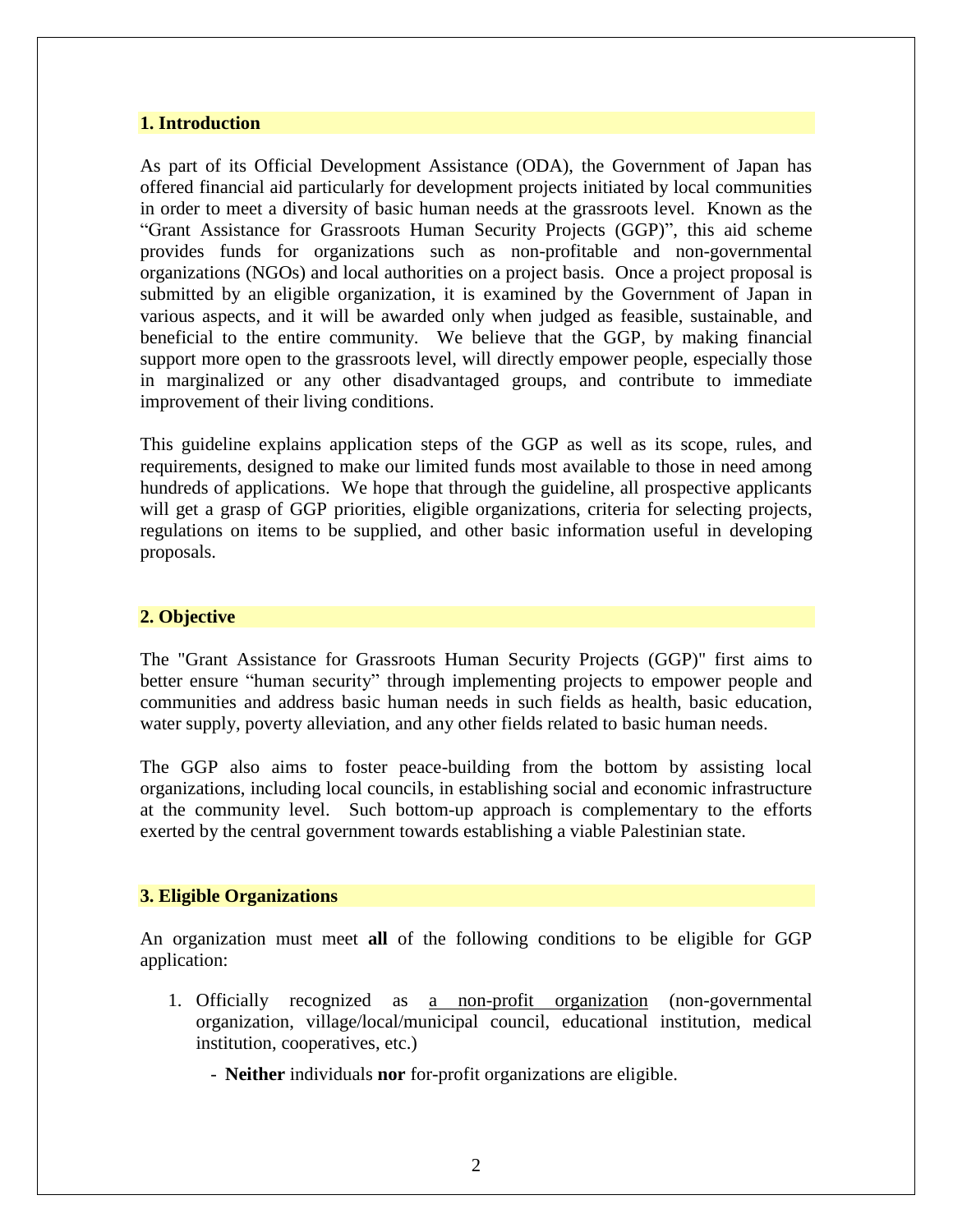- It is possible for a non-profit organization to work together with for-profit organizations (including Japanese companies) as far as the project aims to realize the public benefit at the grassroots level. Even in such case, however, it is still a non-profit organization who can become an applicant (with forprofit organizations as merely "partners").
- 2. working for socio-economic development at the grassroots level
- 3. operating for more than two years in the field of the proposed project
- 4. having sound finances

#### **4. Target Areas of Projects**

Based on the GGP general objective of meeting basic human needs and better ensuing human security at the grassroots level, a particular focus is put on the projects which will benefit people in need most directly and significantly. Especially, taking the Palestinian context into account, the following areas are prioritized:

- a) Healthcare, such as:
	- establishing or extending a healthcare center
	- providing a (regional) medical center with essential equipment
	- holding a workshop for mother and child care, etc.
- b) Basic Education, such as:
	- building new classrooms for the  $1<sup>st</sup>$  to  $10<sup>th</sup>$ -grade students
	- improving basic school facilities such as renovation and adding sanitary units, etc.
- c) Water and Sanitation, such as:
	- extending or replacing main water pipes
	- building water cisterns for the common use of the community
	- building common septic tanks for wastewater treatment, etc.
- d) Electricity, such as:
	- extending or replacing main electric cables
	- setting up an electric generator for the common use of the community, etc.
- e) Support for Disadvantaged People, such as:
	- improving rehabilitation facilities for the disabled
	- giving women agricultural training such as beekeeping and food processing for poverty reduction
	- establishing a plant of cheap agricultural compost for poor farmers
	- extending main irrigation pipes or building agricultural cisterns for deprived farmers, etc.

On the other hand, the following areas **CANNOT** be funded under the GGP scheme: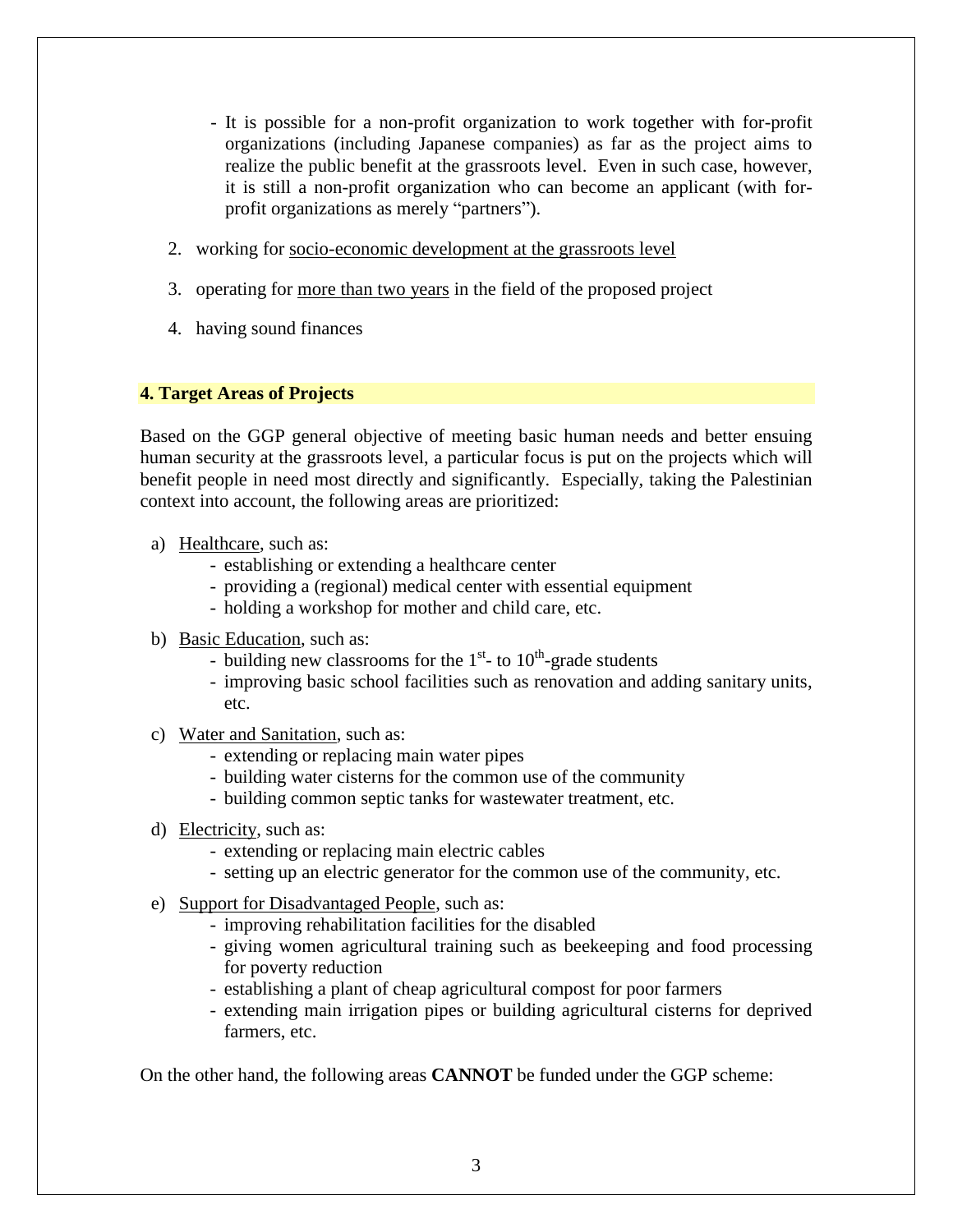- a) Project that does not directly benefit people at the grassroots level, such as:
	- Academic research
	- *[Capacity building of the applicant organization (staff training, equipping the office, etc.) have to be implemented with physical projects.*
- b) Project that benefits not an entire community but rather specific individuals, such as:
	- Investment in private property
	- Commercial activity or job creation without a future plan to expand the beneficiaries
- c) Project that is not directly related to socio-economic development, such as:
	- Cultural, sports, and art activities
	- Multi-purpose hall

The projects related to the cultural activity may be funded by **Grant Assistance for**  *Cultural Grassroots* **Projects** scheme- Contact address / info@tl.mofa .go.jp

d) Project that could include any political or religious intention

*Note*

- Non-compulsory education  $(11<sup>th</sup>$  grade or over, university, and preschool) is out of the GGP priority.
- While above is the principle, the Representative Office of Japan to the Palestine is willing to discuss a new innovative idea as far as it is correspondent with the GGP objective. Thus, a prospective applicant, if unsure whether her/his project is applicable or not, is highly encouraged to consult with the Representative Office of Japan about her/his idea.
- Even if a proposal is in one of the six priority areas, some of the items requested in the proposal might not be covered by the GGP grant. In this case, the applicant will be requested to pay for these items. For details, please look at *5. Available Funds*.

#### **5. Available Funds (Grant Amount/ Restrictions of Supportable Items)**

The ceiling amount of the grant for each project is **10,000,000 Japanese yen** in principle. Because the grant is given in US dollars in Palestine, the Japanese Government sets the maximum amount in US dollars every year at the beginning of the fiscal year (April), depending on the exchange rate between Japanese yen and US dollars. For the fiscal year of 2017, for instance, the exchange rate is 1 US dollar to 110 yen, so that the ceiling amount is 90,909 US dollars.

An applicant may propose a project exceeding 10,000,000 Japanese yen. However, such a project must be worthwhile, having a special importance from human security perspective, helping a large number of people emerge from socioeconomic hardship, or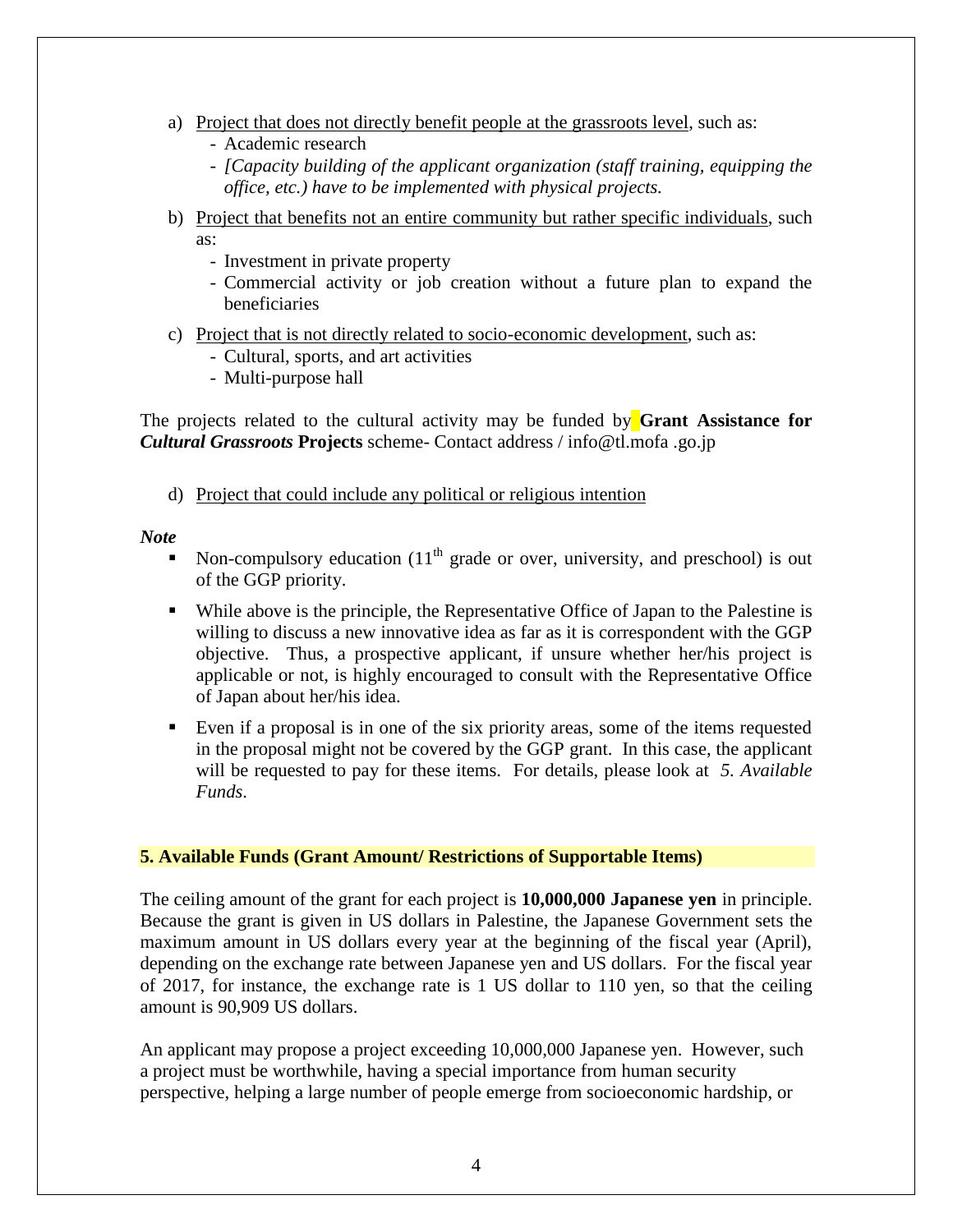eliminating a danger to human lives. Also, an applicant is required to have very strong administrative, financial, and technical ability.

Pro forma estimates (quotations) must be given for each budget item to ensure value for money. Whenever possible, estimates from three different suppliers should be submitted to finalize the application. In certain circumstances (e.g., in emergency situations or when there are only a limited number of suppliers), the Representative Office of Japan may accept less than three separate estimates.

Most importantly, the GGP is not a donation but a project funding. Therefore, the recipient is obliged to utilize the entire grant exclusively for the approved project in the approved way. In other words, the recipient must implement its project in accordance with the list of items and the procurement/service contrast approved by the Government of Japan. Any change in the project implementation can be made only when the Representative Office of Japan judges it unavoidable or appropriate.

# *Restrictions of Supportable Items*

Even if the proposal itself is along with the GGP objective and priority areas, some of the items requested in the proposal might not be covered by the GGP grant. In this case, the applicant will be requested to pay for these items while the rest of the items will be borne by the GGP.

< Items that can **NEVER Be Covered** by the GGP >

- a) Expenses that are not directly related to the project's implementation, such as:
	- running costs of the applicant organization (salaries, administrative costs, etc.) etc.
- b) Cost of maintaining the granted items, such as:
	- spare parts of machines or devices
	- maintenance service and insurance fees
	- rents for the building in which new classrooms will be established with the GGP support, etc.
- c) Capital to begin a business activity aiming to increase earnings of individuals or companies *(except an activity initiated by a cooperative for the benefit of the entire community)*
- d) Items to be used by specific individuals, such as:
	- scholarships, houses, or clothes that are simply given to specific individuals *(except in the case of urgent humanitarian aid)*
	- water pipes and electric cables to connect each household with the network
	- establishing a greenhouse in someone's private land, etc.
- e) Cost of purchasing land, such as:
	- Cost of purchasing the land on which a new school building will be built, etc. *(The land must be secured BEFORE applying for the grant.)*
- f) Expenses whose benefit to the grassroots level is not clear, such as: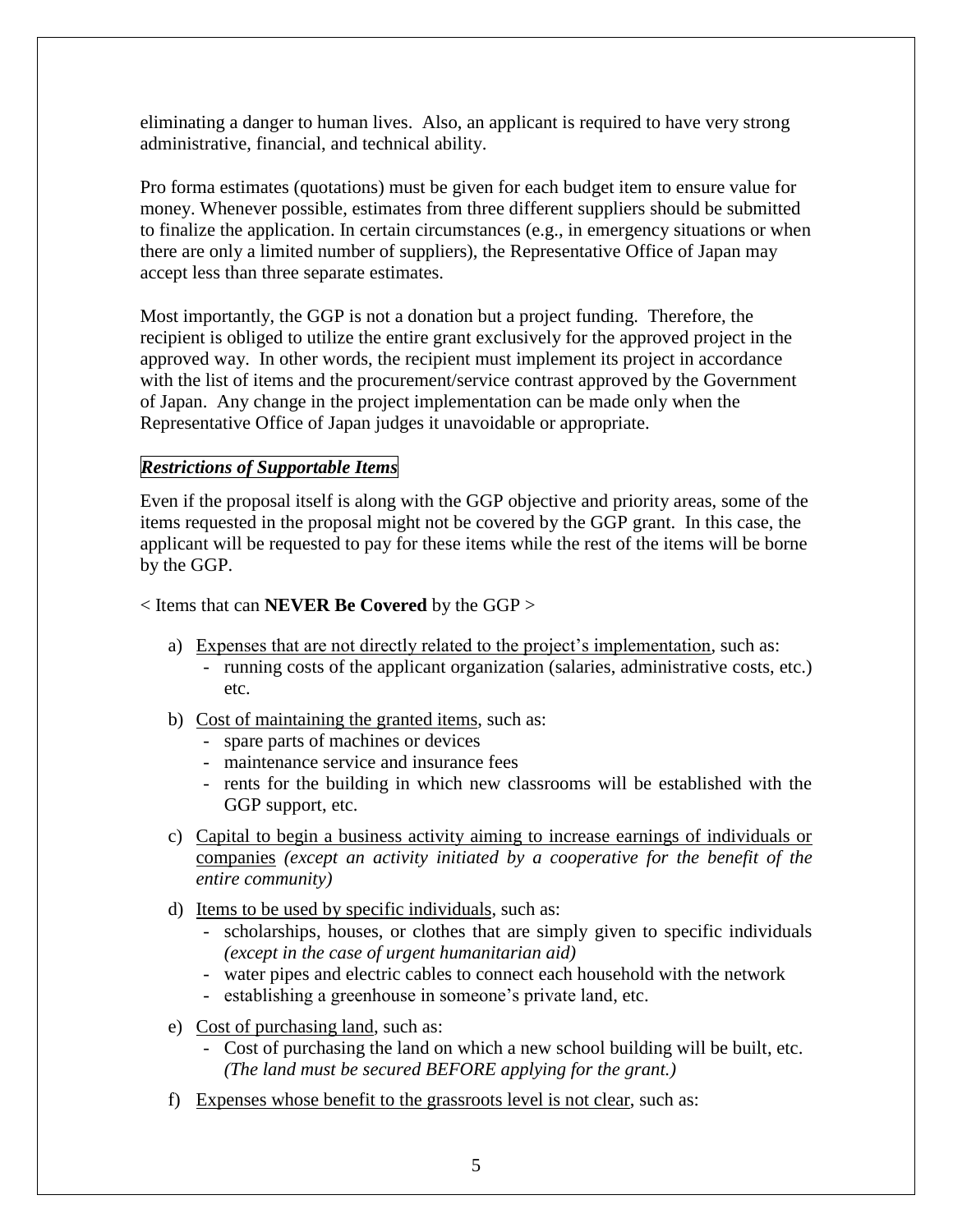- research fees
- g) Any taxes or service fees paid to governmental organizations (VAT, etc.)

#### <Items that can **NOT Be Covered** by the GGP **in Principle**>

*Either because of the difficulty in ensuring the proper utilization or because of the idea that the limited funds, to fulfill various needs among the Palestinians, should be used for truly essential components in each project, the GGP in principle does not pay for the following items. If any of these items are indispensable for the project's implementation, the applicant should consult the Representative Office of Japan before filling in the application form.* 

- a) Consumable Goods, such as:
	- medicines/ vaccines
	- stationery
	- fuels, etc.
- b) Simple Articles, such as:
	- Kitchenware, etc.
- c) Books
- d) Vehicles for General Use *(Special Vehicles such as garbage trucks, fire trucks, and ambulances can be supported.*)
- e) Computers and Other Electronic Devices
- f) Bank Charges

<Additional Notes>

 If the implementation of a project requires some special knowledge or skill which the applicant organization does not have, the applicant may hire an **external** specialist **solely for the project's implementation** and include such cost in the requested items. However, the wage and period must be specified.

*\*Examples*: *building engineer (\$500/month\*4months), electric engineer (\$600/month\*5months), water engineer (\$500/month\*4months), agricultural specialist (\$30/hour\*200 hours) etc*.

- It is OBLIGATORY for every GGP recipient to have an external audit exclusively of the project upon its completion. Therefore, the cost of an external audit must be included in the project budget, either in the GGP's share or in the recipient's share.
- Although not obligatory, it would be highly appreciated if the recipient could set a memorial plaque that shows the Japanese support for the project. The cost can be borne by either the GGP or the recipient though the recipient's contribution is highly appreciated.
- Again, the GGP grant is not a donation but a project funding. Therefore, the recipient is obliged to utilize the entire grant exclusively for the approved project in the approved way. If it is deemed necessary to make any change, the recipient should consult the Representative Office of Japan in advance to get its approval.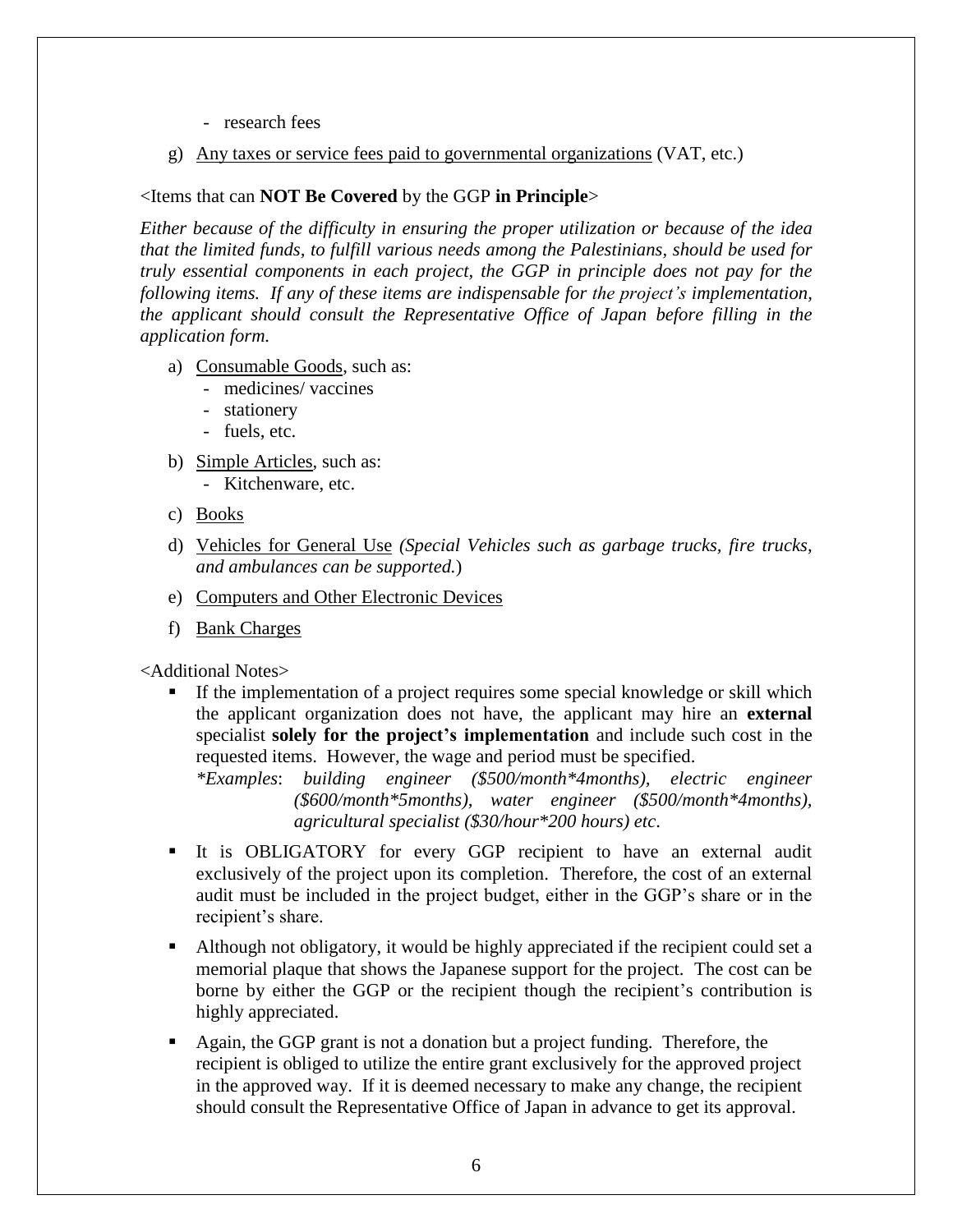In case any unapproved deviation from the agreed project plan is detected, the Representative Office of Japan may demand a refund of the grant.

# **6. Project Period:**

The project must be completed **within one year** after the grant contract is signed.

# **7. Application Deadline:**

There is **no deadline** for application; application forms can be submitted anytime throughout the year.

Nevertheless, screening for each year's grant usually closes in September (the Japanese fiscal year begins in April).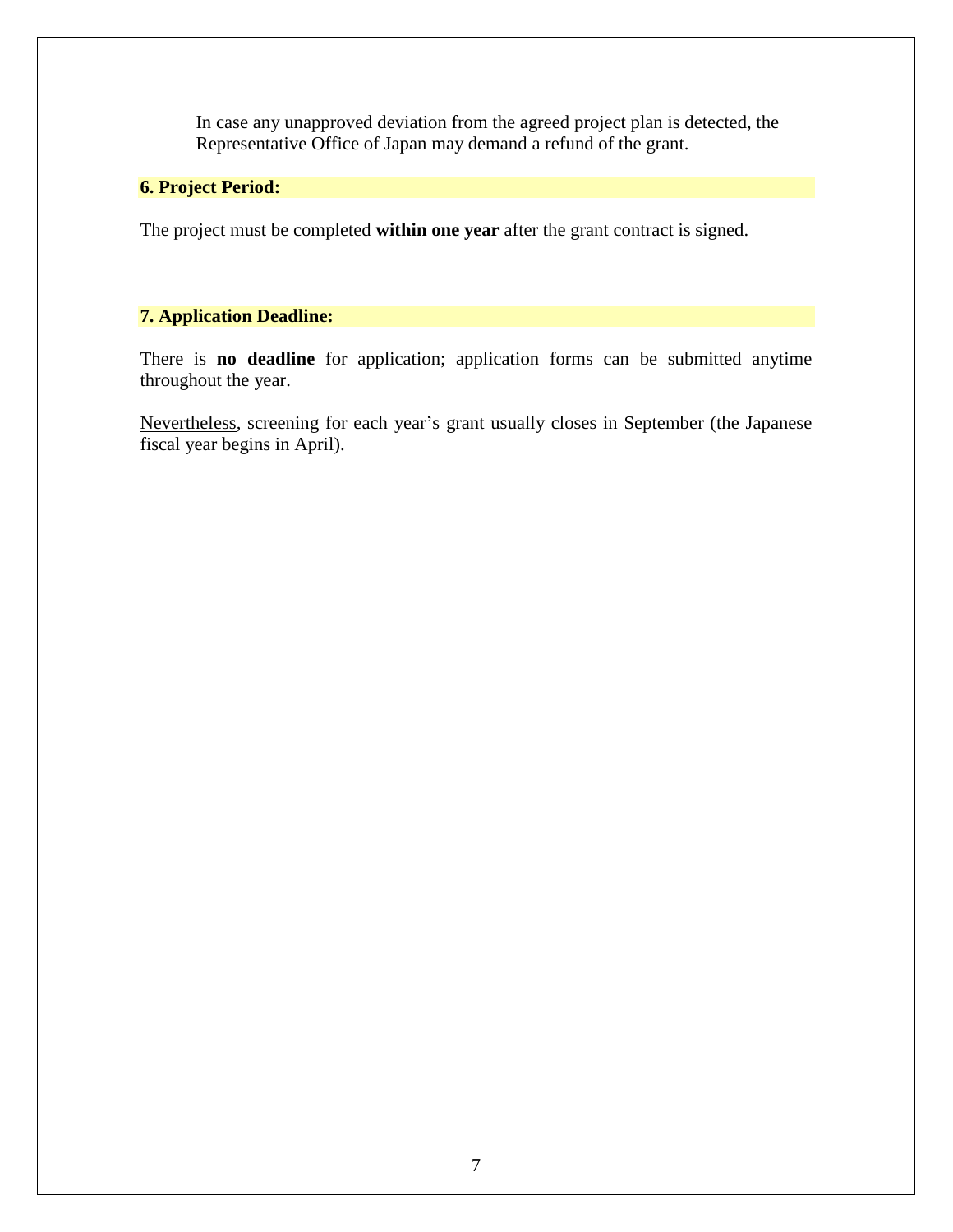#### **8. General Procedures: Application ~ Selection ~ Implementation**

Overall, an application is processed in the following steps.



#### **Step 1: Submission of an Application Form**

Any organization interested in applying for the GGP grant must submit the following documents to the Representative Office of Japan to Palestine by email, postal mail, or by hand (though email is much preferred). Please keep in mind that a manner of documentation is also one of the important criteria for screening.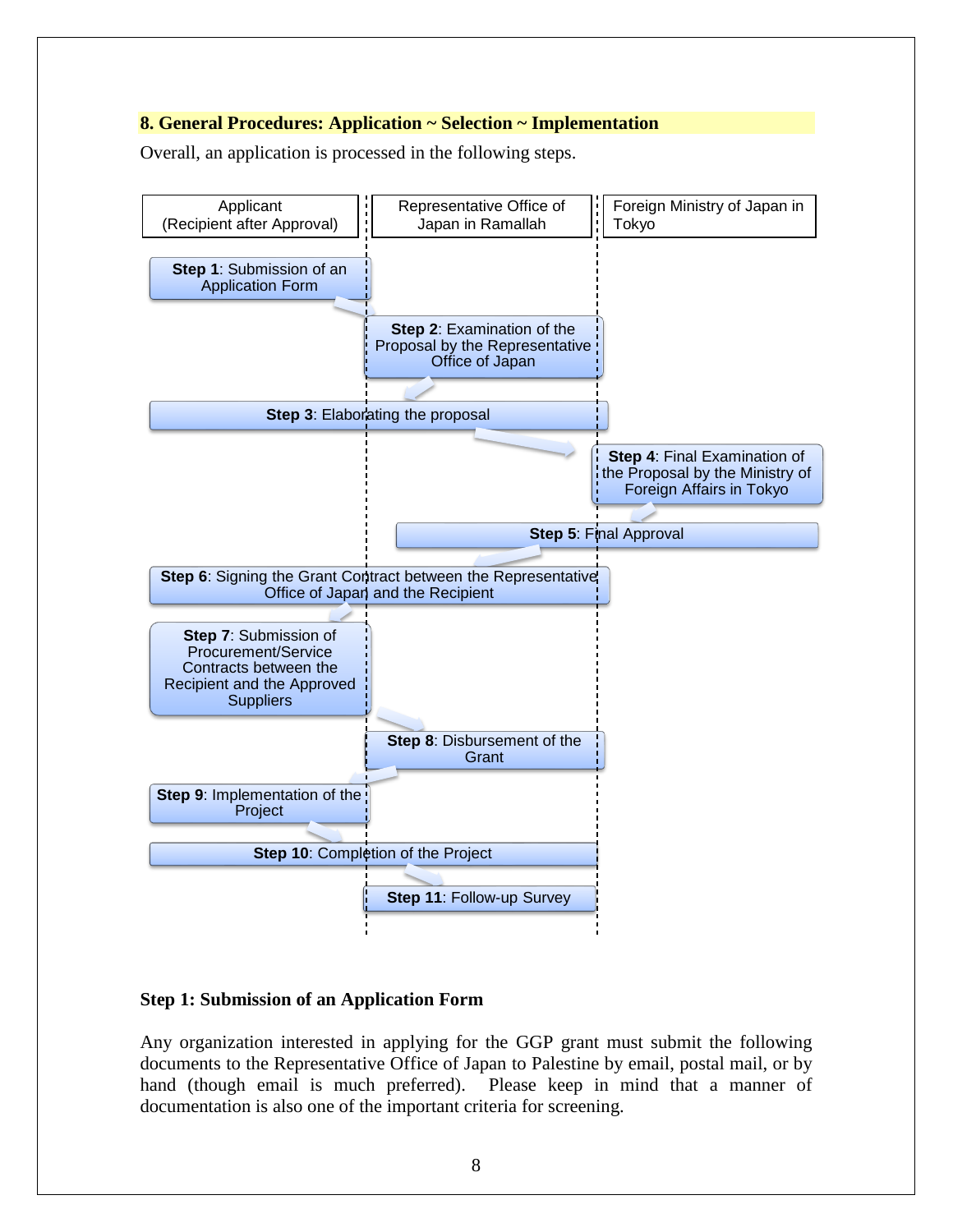- 1. Application Form
	- It should be filled out in English.
	- The format will be available in the website of the Representative Office (*[www.ps.emb-japan.go.jp](http://www.ps.emb-japan.go.jp/)*), or please send an email to the contact written in *9. Contact* of this guideline.
- 2. Quotation of the Requested Items
	- One set of quotation of goods and services that will be purchased with the grant should be attached to the application form.
	- The above quotation should be written in English and in US dollars. If only Arabic one is available, we appreciate that important points would be summarized in English.
- 3. The Latest Annual Financial Reports
	- It should include details of revenues and expenditures during at least two previous years.
	- If written in Arabic, we appreciate that important points would be summarized in English.
- 4. Project Design
	- If the project involves any engineering work (construction works, water/electricity networks, etc) or installation of equipment, then a detailed design or layout of pre- and post-implementation of the project should be submitted.
- 5. Brochure or Leaflet of the Applicant Organization (if available)
- 6. Photos of Project Sites, or Replaced and Requested Items (if available)

#### **Step 2: Examination of the Proposal by the Representative Office of Japan**

The submitted application is first examined by GGP local coordinators in the Representative Office of Japan in Ramallah. They review all of the submitted materials, contact the applicant if additional information is necessary, make a site visit, and evaluate the application according to the following major criteria:

- $\checkmark$  Applicant's Management Skill
	- Good documentation of the application
	- Prompt and sincere response to inquiries from the Representative Office
	- Detailed cost estimation
	- Sound finance
	- Qualified staff
- $\checkmark$  Fulfillment of Basic GGP Requirements (objective, eligibility, target areas, budget breakdown, supportable items, project period, etc.)
- $\checkmark$  Significance of the Needs of the Project's Beneficiaries
	- Statistical evidence
	- Description of the existing conditions and problems
	- Comparison with other regions
- $\checkmark$  Adequacy and Concreteness of the Project for the Needs
	- Concrete plan with clear goals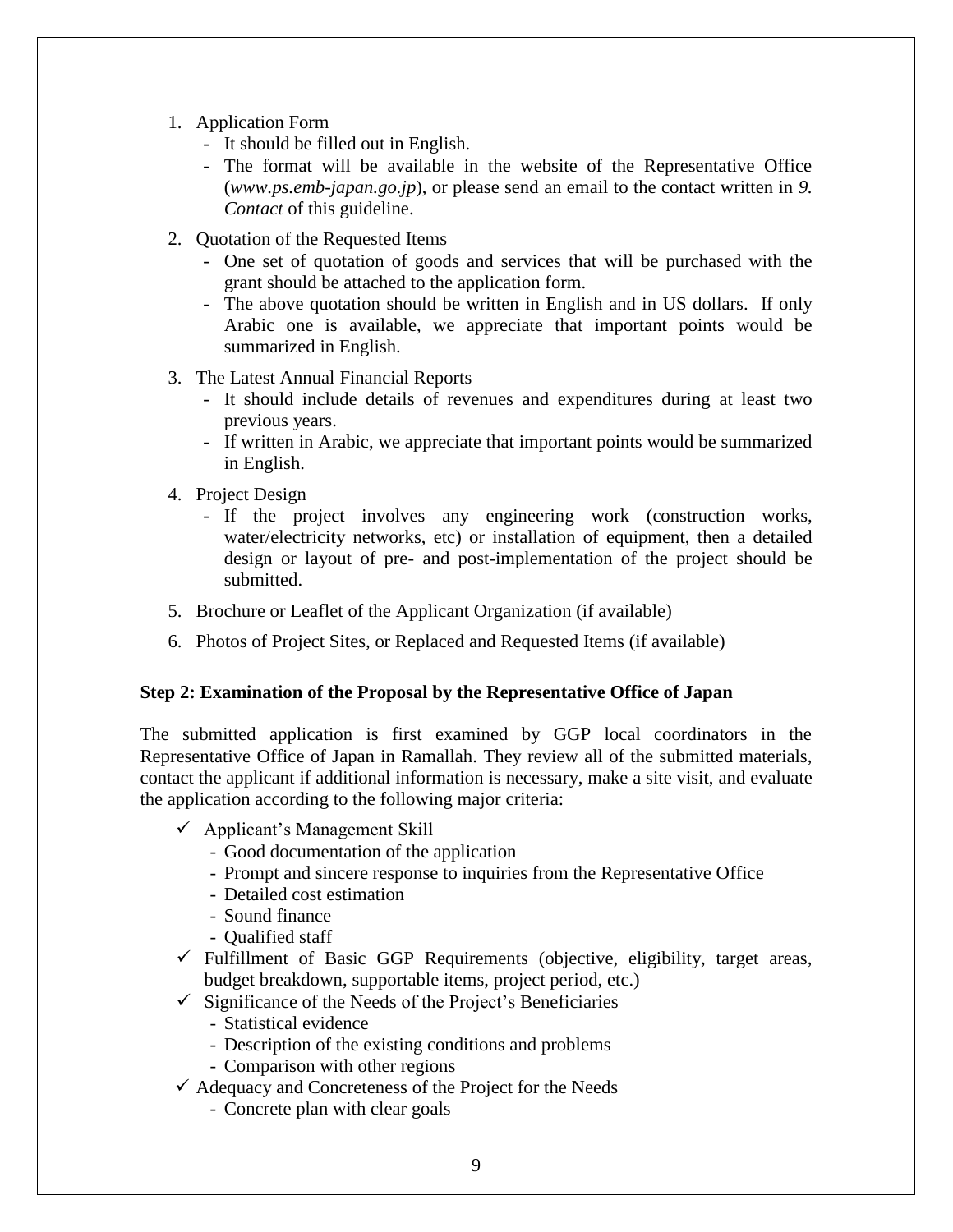- Technical and Financial Feasibility for Implementation
- Cost Effectiveness
- $\checkmark$  Sustainability of the Benefit
	- Potential for the future expansion of beneficiaries
	- Solid plan and Capability for Maintenance
- $\checkmark$  Partnership
	- Agreement of the organizations concerned (relevant ministries, local authorities, etc.)
	- Relationship with Donors in General
	- Cooperation of community members

Thereafter, if the evaluation by local coordinators is positive, an assessment based on the same criteria as well as a site visit are made by a Japanese diplomat.

#### **Step 3: Elaborating the proposal**

The proposal judged as worthwhile both by local coordinators and a Japanese diplomat is further elaborated by the Representative Office in cooperation with the applicant in order to get ready for the final examination by the Foreign Ministry of Japan in Tokyo.

In general, the proposal elaborated in this step becomes the very final application form for the GGP grant. Therefore, the applicant should be sincere and cooperative in answering all inquiries from the Representative Office and also be attentive to any suggestion or modification made in this phase.

In addition and **importantly**, at the end of this phase, the applicant is requested to obtain **three proper quotations of each requested item** and submit them to the Representative Office. Then, one of the three is selected as the final quotation, and when the project is approved, the applicant MUST contract with the supplier of this final quotation to purchase *exactly* the items in it (except *unavoidable* cases). Therefore, in case the applicant has any plan to collect bids after approval, the applicant must inform the Representative Office of Japan at the very beginning of the screening process (perhaps when the first inquiry is sent).

*\*Any change in the project plan or items after Step 3 is done will complicate and delay the process.* 

#### **Step 4: Final Examination of the Proposal by the Ministry of Foreign Affairs in Tokyo**

The proposal finalized in Step 3 is further examined by the Ministry of Foreign Affairs in Tokyo, which usually takes about a month.

#### **Step 5: Final Approval**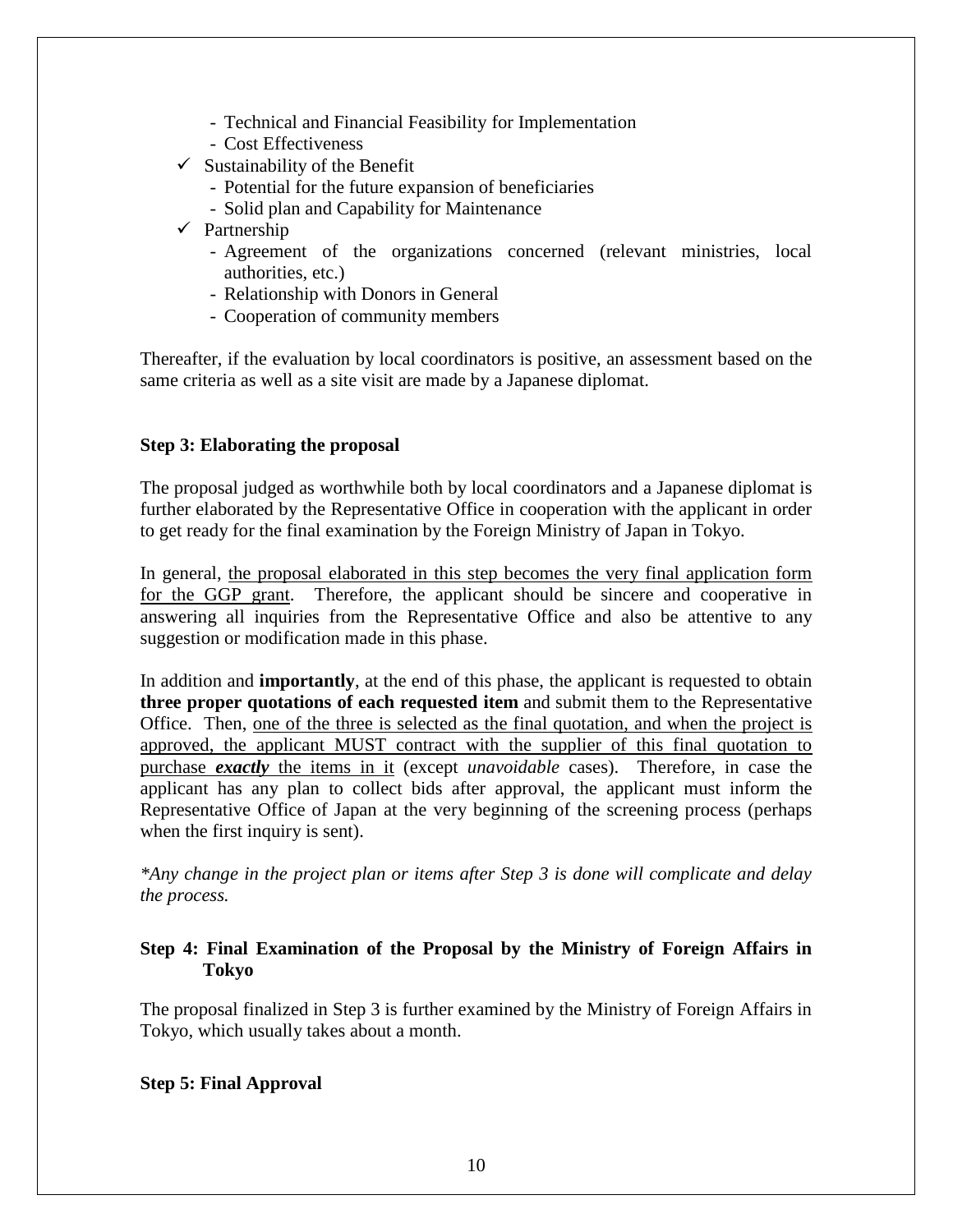## **Step 6: Signing the Grant Contract between the Representative Office of Japan and the Recipient**

Once approval is given for the project by the Ministry of Foreign Affairs in Tokyo, the Grant Contract is made between the Recipient and the Representative Office of Japan.

# **Step 7: Submission of Procurement/Service Contracts between the Recipient and the Approved Suppliers**

#### **Step 8: Disbursement of the Grant**

In order to actually receive the grant, the recipient must work on the following things:

- $\checkmark$  Make procurement/service contracts with the approved suppliers
- $\checkmark$  Make an audit contract with the approved external auditor)
- $\checkmark$  Open a new bank account or sub-account exclusively for the approved project
- $\checkmark$  Submit to the Representative Office of Japan copies of what is mentioned above

After all of the materials relevant to above are submitted, the entire grant is disbursed to the project account either by check or by money transfer. Any withdrawal from the project account, however, is subject to the consent of the Representative Office; that is, every time the recipient needs to withdraw money from the project account, written approval from the Representative Office must be given.

#### *Note*

 At the present moment, the Representative Office of Japan has its bank account only in Tel Aviv in the name of the Embassy of Japan. Therefore, the recipient is responsible to make sure that the bank where the recipient has an account can deal with Israeli checks or money transfer from Israeli banks.

#### **Step 9: Implementation of the Project**

The recipient is obligated to implement the project exactly in the approved way. Any change from the approved plan, no matter how small it is, should be known and approved by the Representative Office **BEFORE** the actual change.

During the implementation, the recipient must get written approval of the Representative Office every time before a money withdrawal from the project account takes place. In particular, the following documents are to be submitted each time:

- $\checkmark$  Official Request Letter
- $\checkmark$  Zero-tax Invoices from the Contractors
- $\checkmark$  Progress Report

In the middle of the implementation, the recipient is obliged to submit an interim report*.*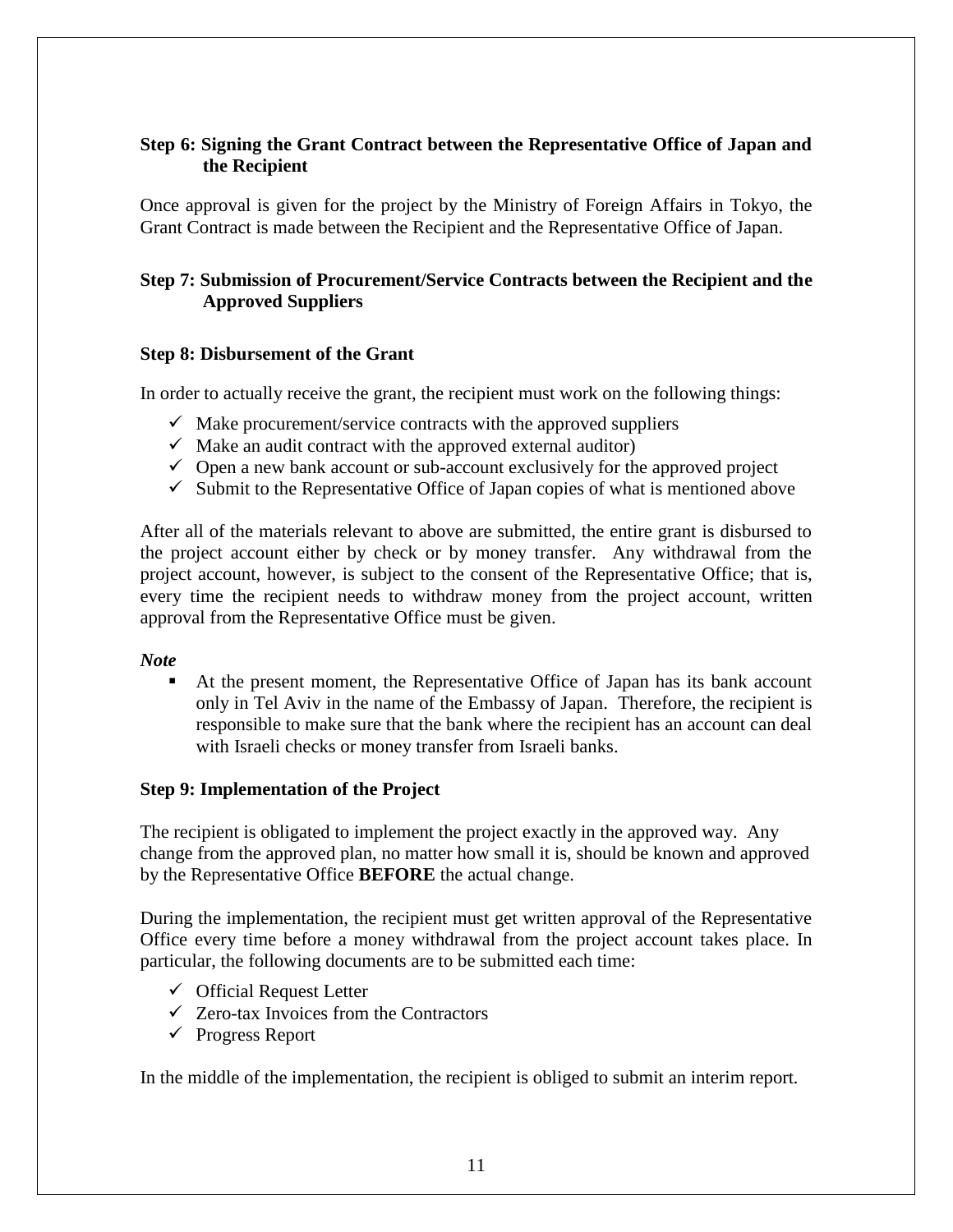GGP local coordinators will keep in touch with the recipient throughout the implementation for any advice and make periodic site visits to ensure the smooth implementation. The recipient is highly encouraged to consult with local coordinators first if any problem is found.

#### *Note*

 Taking the recent economic fluctuation into consideration, the Government of Japan may accept the recipient's request for additional funds to cover the increase in the costs caused by a sharp change in the exchange rate or in commodity prices. In such a case, the recipient should consult the Representative Office of Japan without delay.

## **Step 10: Completion of the Project**

The project must be completed within the agreed project's period or at latest one year after the grant contract is signed.

Soon after the implementation phase is finished, the recipient is obliged to submit the following reports according to the Grant Contract:

- $\checkmark$  Comprehensive Completion Report
- External Audit Report (*by the contracted auditor in Step 7*)

## **Step 11: Follow-up Survey**

About one year after the completion of the project, a follow-up survey on whether the granted items are still utilized and maintained properly is conducted by the Representative Office. The recipient's cooperation for the survey is an absolute necessity.

On the other hand, the Representative Office of Japan demands the recipient to put all of the materials and correspondence that occur between Step 1 and Step 11 in the recipient's keeping for **at least 5 years** after the completion.